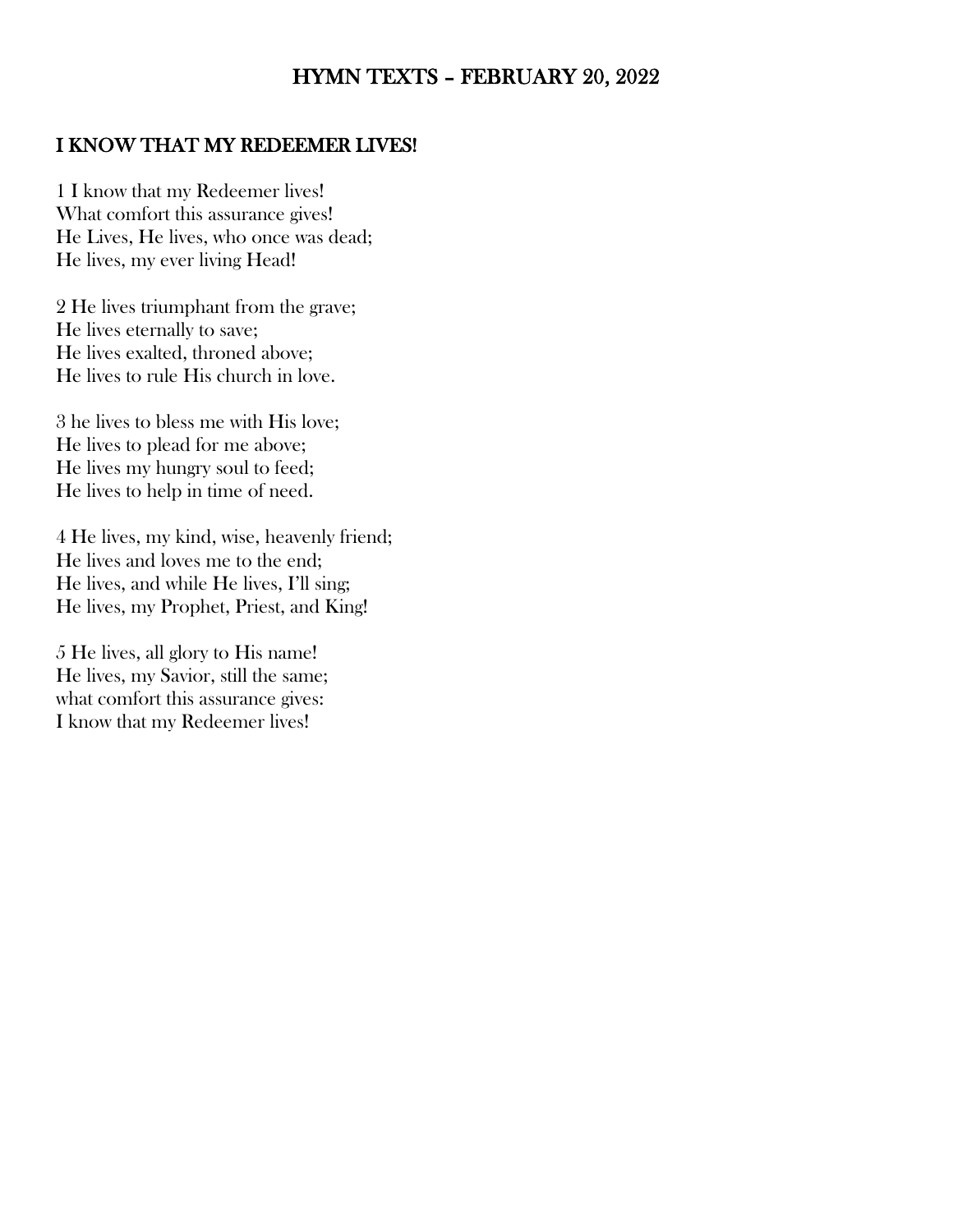# THERE'S A LAND THAT IS FAIRER THAN DAY

1 There's a land that is fairer than day, and by faith we can see it a far; for the Father waits over the way to prepare us a dwelling place there.

### Refrain

In the sweet by and by, we shall meet on that beautiful shore; in the sweet by and by, we shall meet on that beautiful shore.

### VICTORY IN JESUS

1 I head an old, old story, how a Savior came from glory, how He gave His life on Calvary to save a wretch like me; I heard about His groaning, of His precious blood's atoning, then I repented of my sins and won the victory.

Refrain

O victory in Jesus, my Savior, forever,

He sought me and bought me with His redeeming blood; He loved me ere I knew Him, and all my love is due Him; He plunged me to victory, beneath the cleansing flood.

2 I heard about His healing, of His cleansing power revealing, how He made the lame to walk again and caused the blind to see; and then I cried, "Dear Jesus, come and heal my broken spirit," and somehow Jesus came and brought to me the victory. (refrain)

3 I heard about a mansion He has built for me in glory, and I heard about the streets of gold beyond the crystal sea; about the angels singing, and the old redemption story, and some sweet day I'll sing up there the song of victory. (refrain)